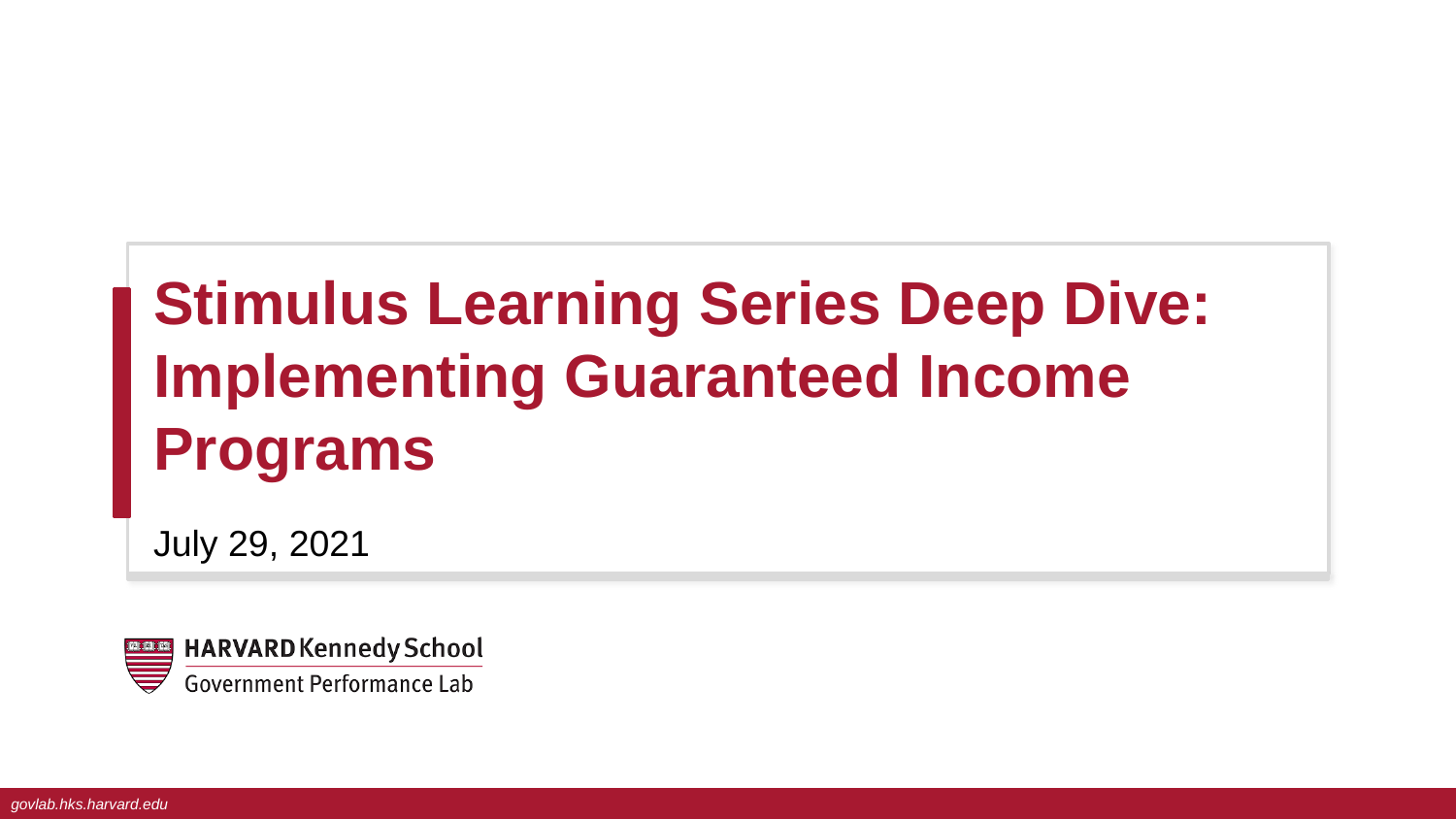## **Transforming systems to better serve the most vulnerable**

**Vulnerable families are being left behind**

Families are shut out from structures that support economic mobility – especially families of color

Overrepresentation of poor families and families of color in punitive, harmful, and stigmatizing experiences

Government safety net does not support economic advancement out of poverty

**You have told us you want to make the benefits system…**

More accessible and more dignified

More effective at moving families out of poverty

More efficient

**Offering more flexible benefits, cash assistance, basic income:** "Low-income families know best what they need to rise out of poverty"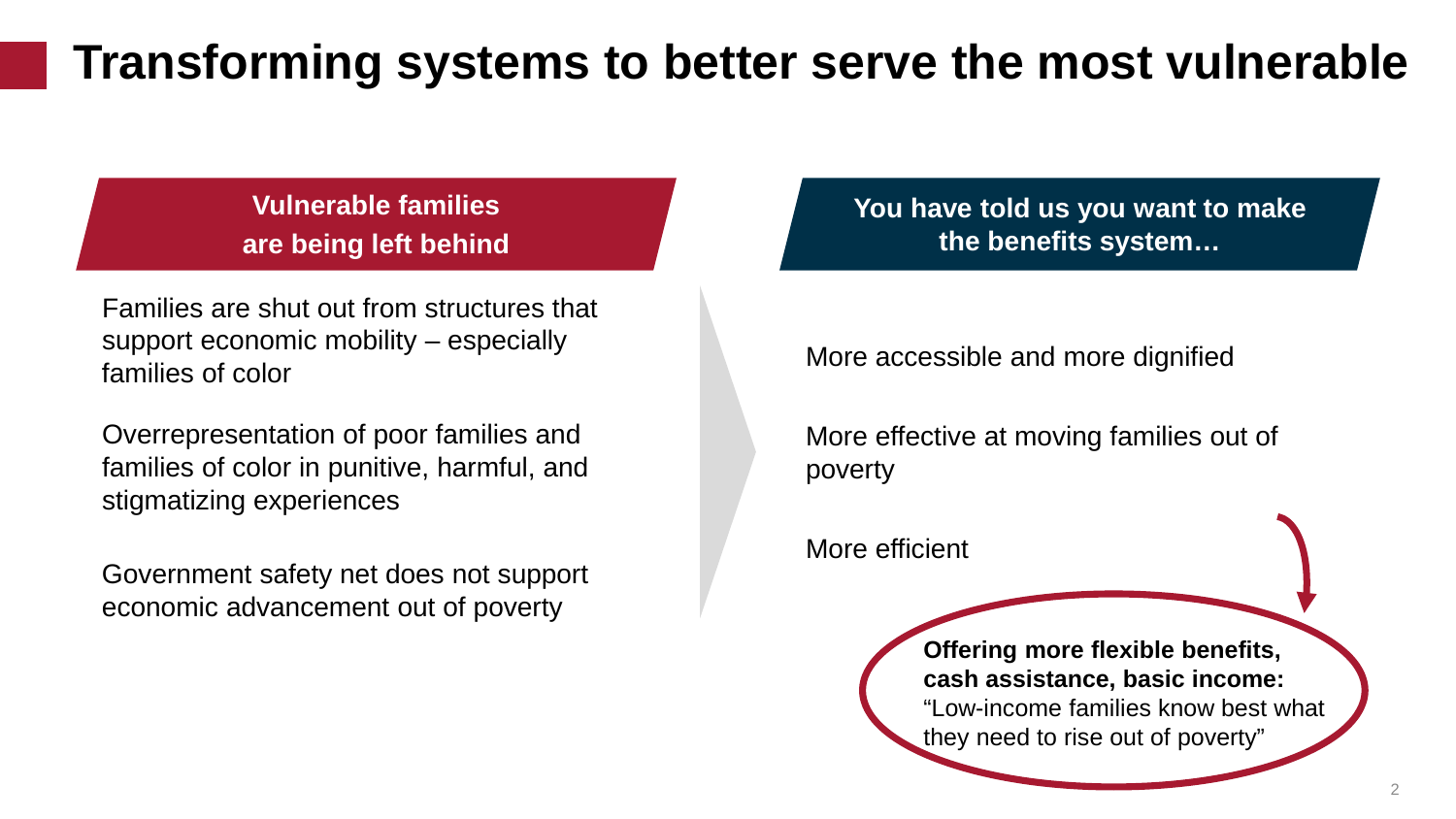## **Making sense of direct payment programs:**  Three approaches



|                | <b>Small pilots to</b><br>promote concept                                                                                                                                                                                                         | Serve everyone in a<br>targeted population                                                                                                                                                                                         | <b>Community-wide</b><br>anti-poverty initiative                                                                                                                                                                                                                                                              |
|----------------|---------------------------------------------------------------------------------------------------------------------------------------------------------------------------------------------------------------------------------------------------|------------------------------------------------------------------------------------------------------------------------------------------------------------------------------------------------------------------------------------|---------------------------------------------------------------------------------------------------------------------------------------------------------------------------------------------------------------------------------------------------------------------------------------------------------------|
| Example        | \$500/mo to 125 families living in low-<br>income neighborhoods (Stockton, CA)                                                                                                                                                                    | Up to $$1,000$ /mo to 2,500 young people<br>exiting foster care (California)                                                                                                                                                       | \$400/mo to 2,000 families (12% of city's<br>households) earning less than 30% of<br>area median income (Chelsea, MA)                                                                                                                                                                                         |
| Considerations | • Opportunity to demonstrate feasibility<br>while spending only \$1m/yr.<br>• Limited reach: Typically <1% of<br>households<br>• Too small to learn about local impact<br>(MDE>15pp), especially with proper<br>adjustment for multiple endpoints | • May be able to reach substantial share<br>of target population<br>• If administered through lottery and<br>population is sufficiently large, potential<br>to have enough statistical power to<br>detect moderately large impacts | • Very expensive: To reach 12% of<br>households with \$400/mo in city the<br>size of Boston, Nashville, or Oklahoma<br>City would cost \$140m/year<br>• Philanthropic pilot funding likely does<br>not scale<br>• If administered through lottery, likely to<br>be able to detect moderately large<br>impacts |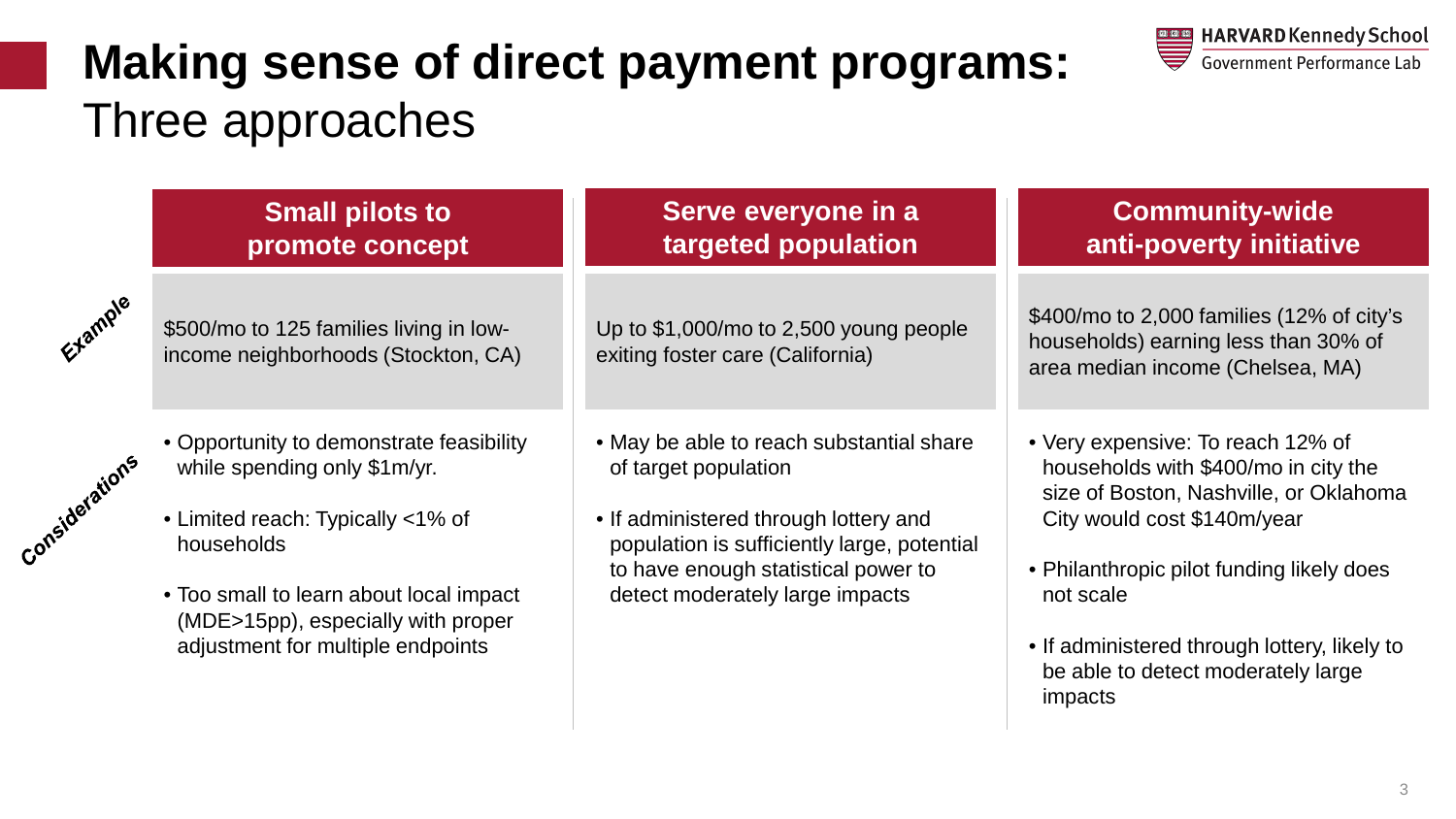

#### ¡Presentamos el programa Chelsea Eats!

¿Qué es el programa Chelsea Eats Card? Este programa apoya a las familias de Chelsea que necesitan de fondos adicionales para comprar alimentos durante la crisis de COVID-19



| PF.                                               | <b>BUSINESS PREPAID</b> |
|---------------------------------------------------|-------------------------|
| 4217 1800 2816                                    | 3515                    |
| $\frac{0.6}{672}$<br>CHELSEA LATS<br>CHELSEA LATS | <b>DEBIT</b><br>VISA    |

You may use your CITY OF CHELSEA **EATS Visa® Prepaid Card anywhere Visa** Business Prepaid cards are accepted.

Your card is **active**. Use it to purchase food and essentials before June 30, 2021. Most households receive \$400 per month.

One-person households receive \$200.

Two-person households receive \$300.

Payments began in late November.

Cards can be spent anywhere that Visa is accepted.

su tarjeta para comprar alimentos y productos para bebés (como fórmulas para bebés y pañales).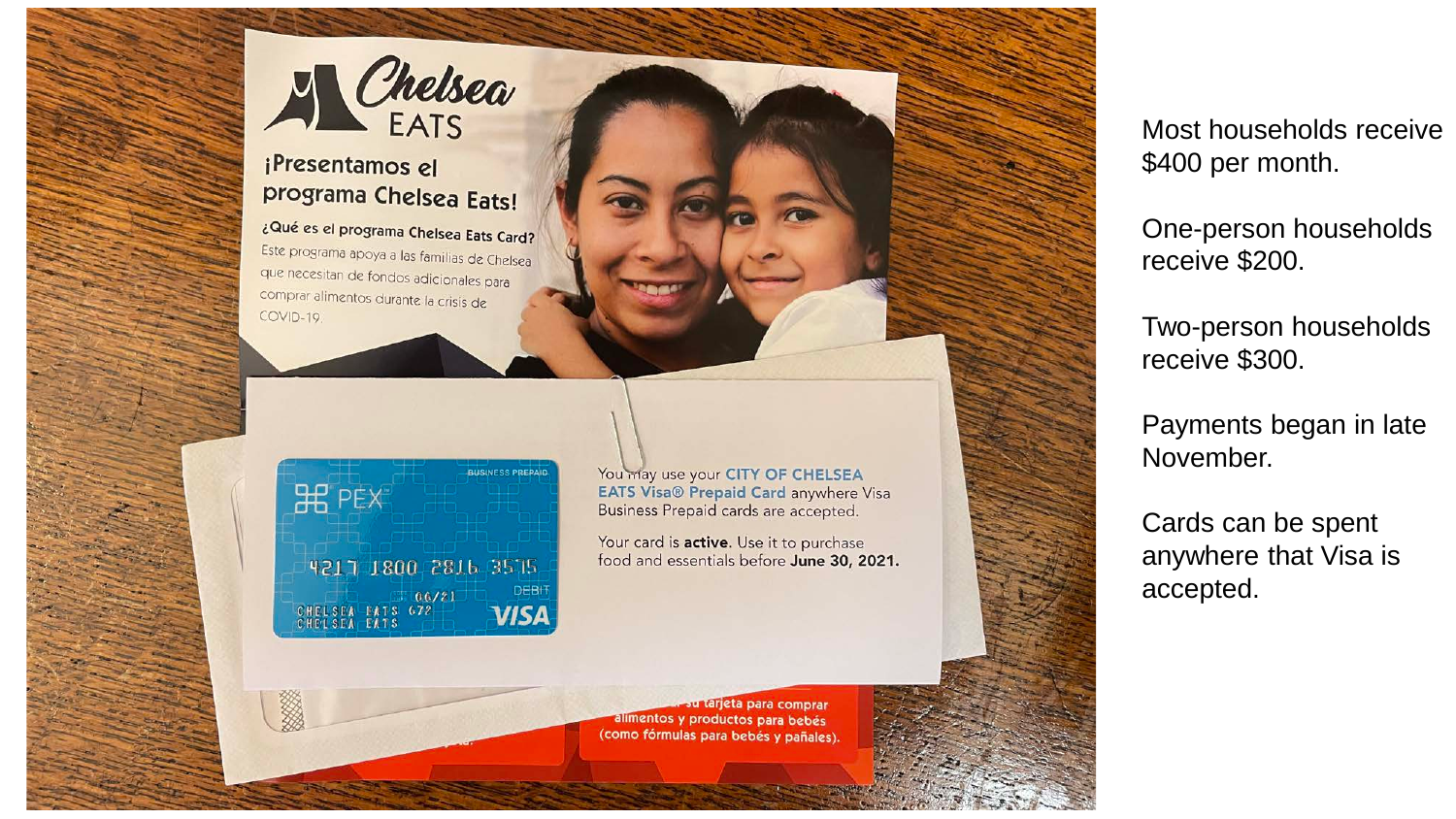## **The Lottery**

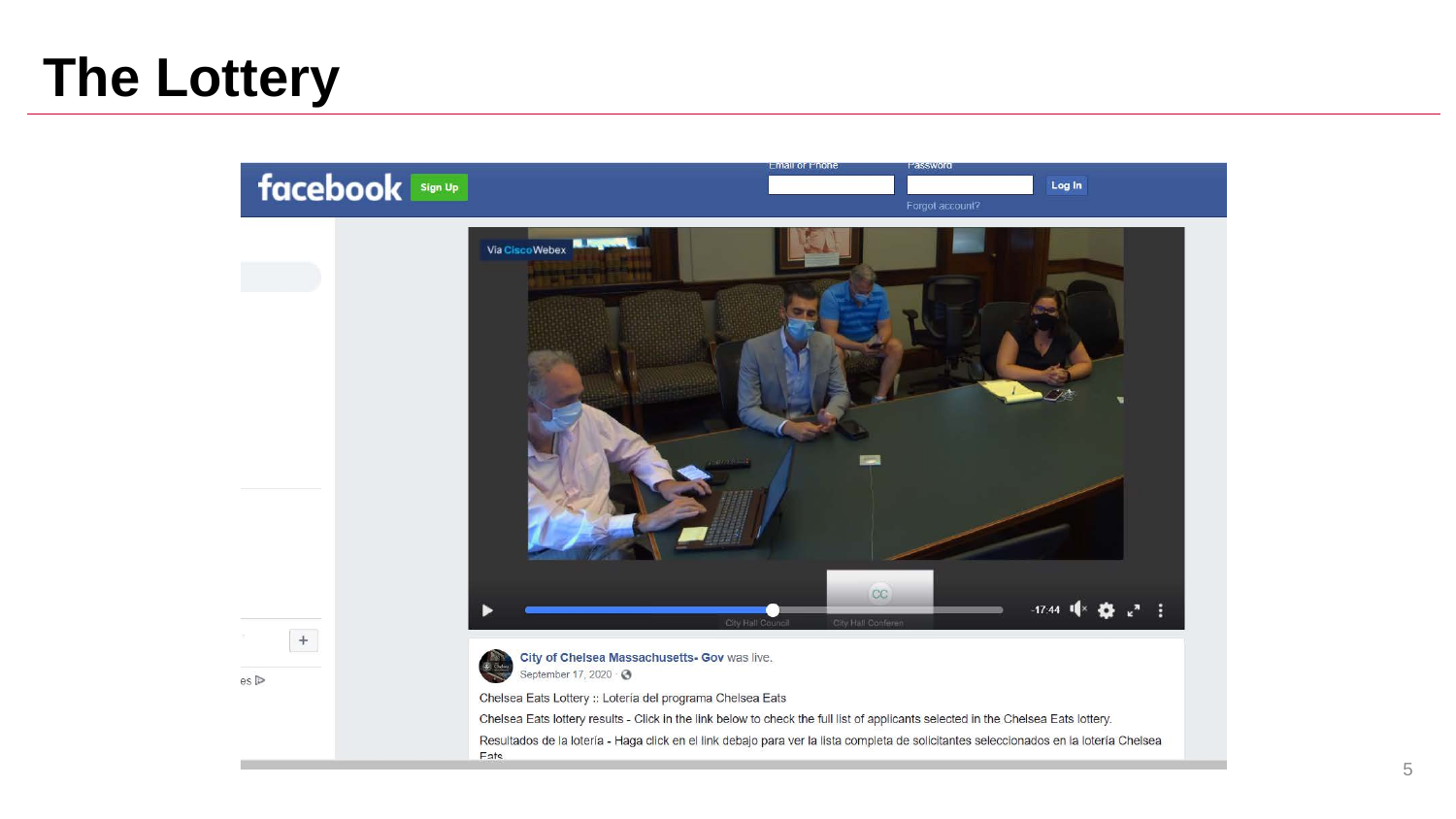## **Design questions for guaranteed income programs**

**HARVARD Kennedy School Government Performance Lab** 

| <b>Population</b><br>Who will be offered this support?                        | Engaging community members on program design<br>1.<br>Identifying who will be eligible for this program<br>2.<br>3. Figuring out how to recruit, select, and engage participants                                                                                                   |
|-------------------------------------------------------------------------------|------------------------------------------------------------------------------------------------------------------------------------------------------------------------------------------------------------------------------------------------------------------------------------|
| <b>Delivery</b><br>How will this support be<br>delivered to them?             | Determining amount, frequency, and duration of cash assistance<br>4.<br>5. Negotiating how to preserve income eligibility for existing benefit<br>programs<br>6. Establishing mechanics for how funds will be disbursed<br>Building out program management and oversight processes |
| <b>Evaluation</b><br>How will we know if we want to<br>continue this support? | Defining what results to measure<br>8.<br>Designing how to collect data and evaluate results<br>9.                                                                                                                                                                                 |

*Are there other important questions that are not reflected here?*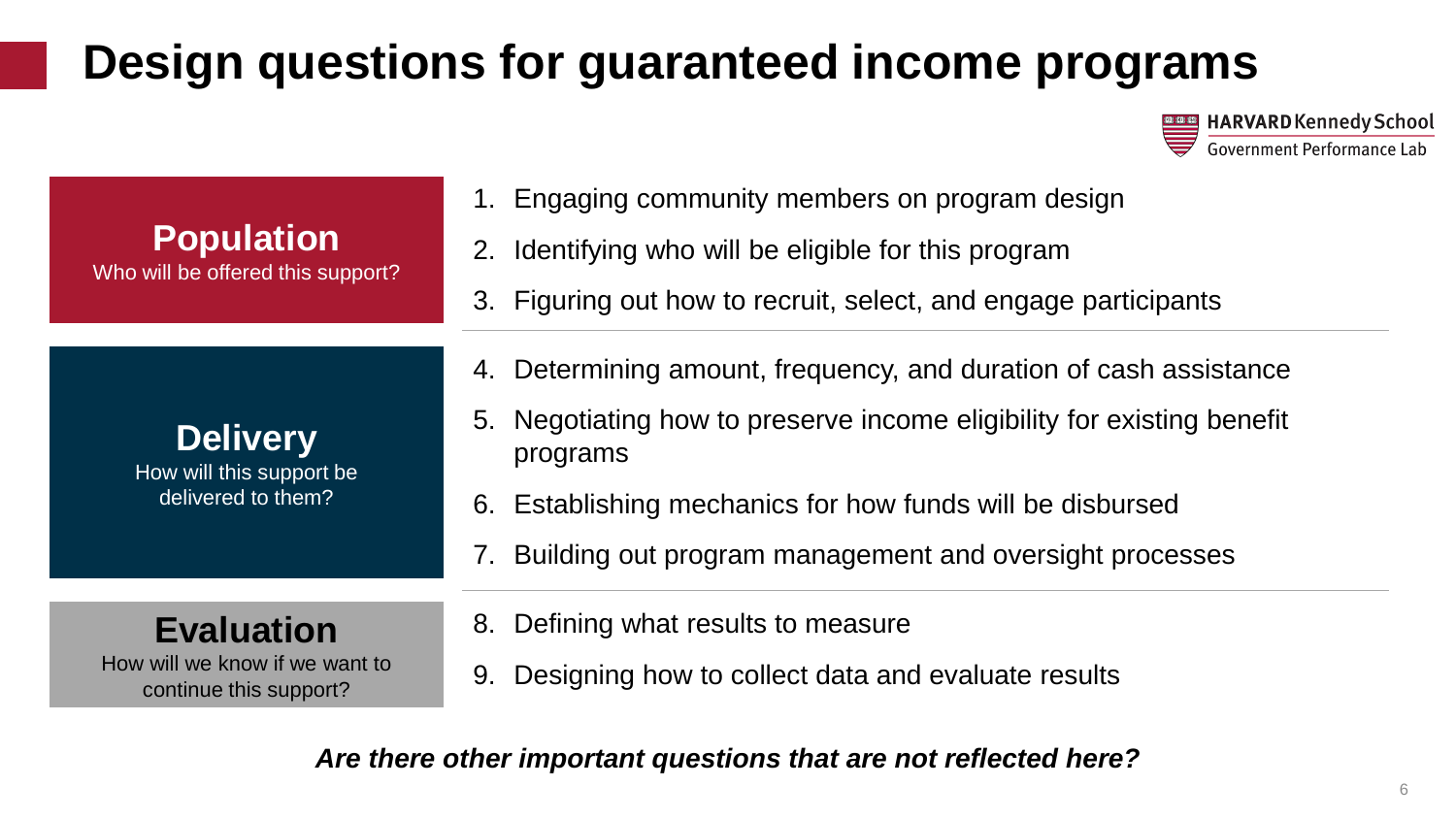## **Looking ahead:** GPL's stimulus learning series

**Type into the chat:** What additional questions do you have about setting up guaranteed income programs?

| July 9    | <b>Benefits &amp; Economic Mobility</b>                                     |
|-----------|-----------------------------------------------------------------------------|
| July 15   | <b>Early Childhood &amp; Families</b>                                       |
| July 29   | <b>Implementation deep-dive:</b><br><b>Guaranteed income programs</b>       |
| August 2  | <b>Behavioral Health &amp; Housing</b>                                      |
| August 10 | <b>Implementation deep-dive:</b><br>Using procurement to advance innovation |
| August 25 | <b>Jobs &amp; Economic Development</b>                                      |

*Questions?* Contact Danielle at [danielle\\_cerny@hks.harvard.edu](mailto:danielle_cerny@hks.harvard.edu)

Register for upcoming sessions at:<https://govlab.hks.harvard.edu/stimulus-learning-series>